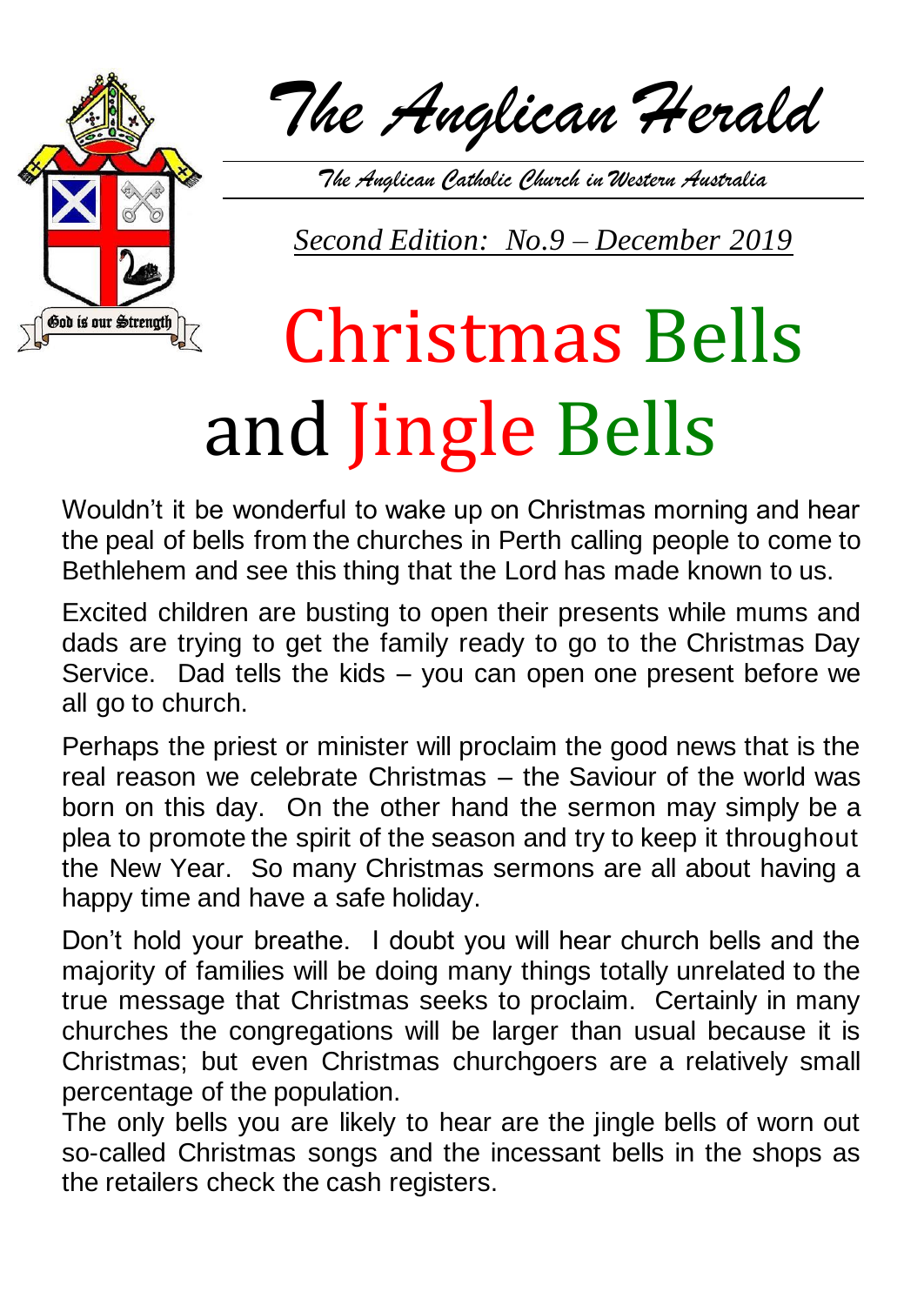Yes indeed, Christmas is a wonderful time; it's just a pity that most people don't appreciate its real significance.

I think in many cases it is not a question of people not knowing the significance of Christmas – it is more a matter of people not knowing anything about God and/or Jesus Christ. It may be true that most people in Australia have heard about God but really they have only heard the name. We must come to terms with the fact that a good number of Australians have absolutely no idea of who God might be and if they've heard the Christmas story, they look upon the birth of Jesus as a fairy tale.

When many of us went to school we had a period called 'scripture'. The local church would send its priest, minister or some other person to talk about 'religious things'. It has been many, many years since scripture was taught in state schools. Even in many church schools periods on religion are few and far between. We must also understand that today's parents of young children have not experienced any religious programme during their school days.

## **The Christian Faith is no longer mentioned in many homes**

The simple truth is – the Church has a lot of work to do if we want to see God recognised and honoured in Australia. What do I mean when I say the Church? I mean you and me – we who call ourselves Christians and are members of the Body of Christ, the Church. If we have accepted Jesus Christ as our Lord and Saviour we must also accept the mission that He has commanded us to undertake. I repeat the Bible passage from Matthew, which appeared in November's 'Anglican Herald'.

And Jesus came and said to them, "All authority in heaven and on earth has been given to me. Go therefore and make disciples of all nations, baptizing them in the name of the Father and of the Son and of the Holy Spirit, teaching them to observe all that I have commanded you. And behold, I am with you always, to the end of the age."

## **CHRISTMAS IS A GOOD TIME TO THINK ABOUT THIS MATTER**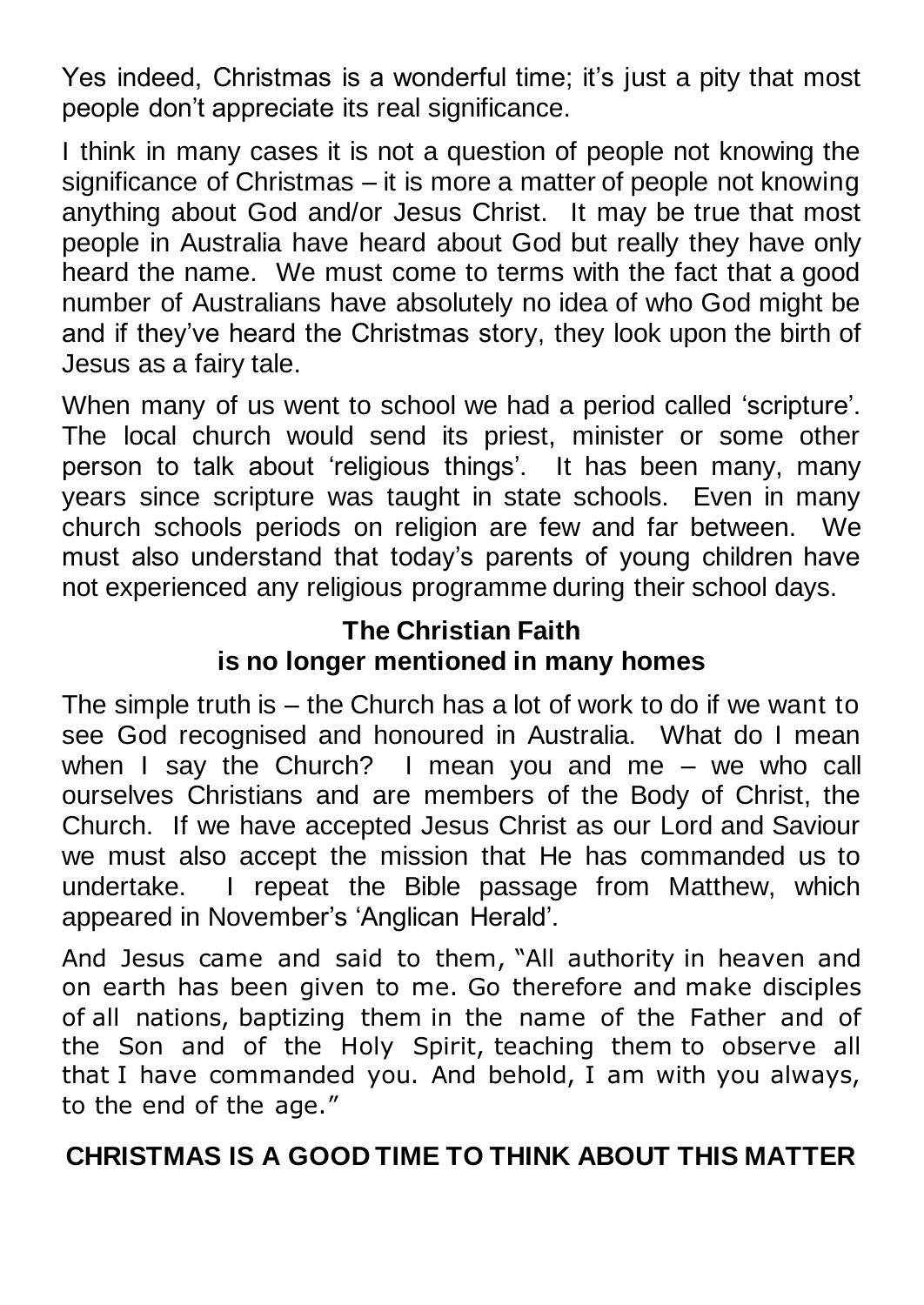If we are still thinking about Christmas presents, have we thought of giving a Bible as a gift? Could we perhaps invite a friend to join us at Church on Christmas Day? Do we think about the message a Christian Christmas Card might convey to the recipient?

There are little things we could do at this Christmas time which may encourage our family and friends to at least give some thought to the importance of the life saving event which is the birth of Jesus. I'm not suggesting that we stand on the street corners and preach the word as the Salvation Army used to do. I am however trying to give some ideas about sharing our faith. That is what Jesus has asked us to do. Don't you think we should at least try?

Speaking Personally

Those of you who have read my articles in '*The True Anglican'* Parish magazine and in *'The Anglican Herald'* will have noticed that I firmly believe in the powerful presence of the Holy Spirit, both in our own lives and in the life of the Church. Without the Holy Spirit the Church cannot function as it should.

John 16. 12-15

"I still have many things to say to you, but you cannot bear them now. **<sup>13</sup>** When the Spirit of truth comes, he will guide you into all the truth, for he will not speak on his own authority, but whatever he hears he will speak, and he will declare to you the things that are to come. **<sup>14</sup>** He will glorify me, for he will take what is mine and declare it to you. **<sup>15</sup>** All that the Father has is mine; therefore I said that he will take what is mine and declare it to you.

Acts 1. 4-5

And while staying with them he ordered them not to depart from Jerusalem, but to wait for the promise of the Father, which, he said, "you heard from me; **<sup>5</sup>** for John baptized with water, but you will be baptized with the Holy Spirit not many days from now."

You can see from these two Bible passages how important the Holy Spirit is for the establishment and continuing life of the Church. We recall the outpouring of the Holy Spirit on the Feast of Pentecost – the birthday of the Church.